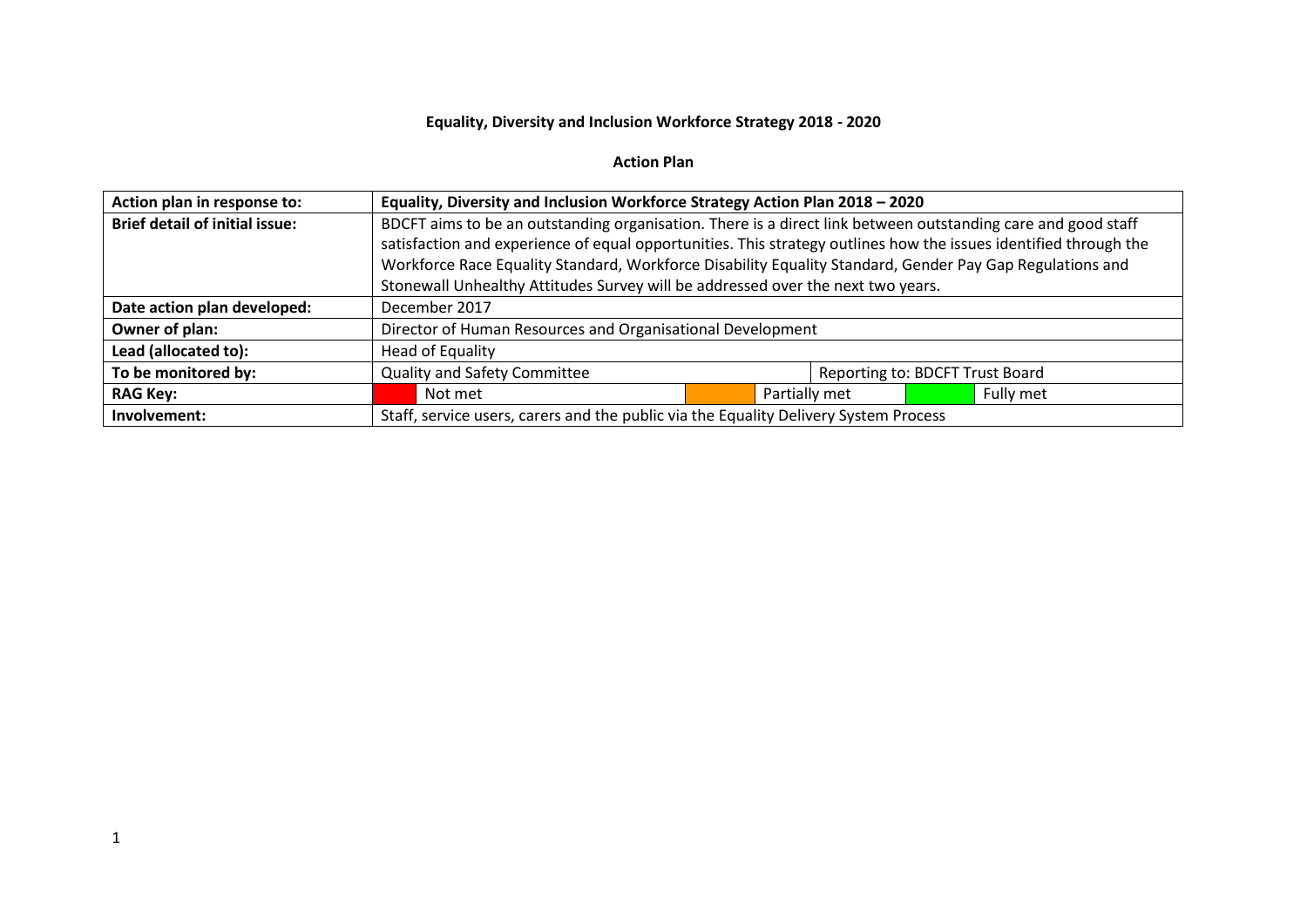| Theme                    | Requirement                                                                                                                                                                                                          | Responsible<br>Lead     | <b>Action to be taken</b><br>Progress made and/or<br>reasons for lack of progress                                                                                                | <b>EVIDENCE assurance</b><br>and outcome                                                                                                                                                        | Date for completion<br>and RAG            |
|--------------------------|----------------------------------------------------------------------------------------------------------------------------------------------------------------------------------------------------------------------|-------------------------|----------------------------------------------------------------------------------------------------------------------------------------------------------------------------------|-------------------------------------------------------------------------------------------------------------------------------------------------------------------------------------------------|-------------------------------------------|
|                          | <b>Embed the Strategy across the Trust</b>                                                                                                                                                                           |                         |                                                                                                                                                                                  |                                                                                                                                                                                                 |                                           |
| $\overline{\phantom{a}}$ | units<br>develop<br><b>Business</b><br>to<br>objectives that support the delivery<br>of this strategy based.                                                                                                         | <b>Heads of Service</b> | Baseline and benchmarked data to be<br>provided to business units about the key<br>metrics.<br>Objectives to be developed as a result of<br>that information. Targets to be set. | Objectives are in place<br>and progress is<br>reported to QSC                                                                                                                                   | December 2019                             |
|                          | Ensure a strong communication<br>approach to the strategy and the<br>workstreams that promotes the<br>importance to managers and<br>staff across the Trust and<br>ensuring team leaders support<br>staff attendance. | <b>Head of Equality</b> | Bi-monthly briefings about the work<br>shared via e-communications, staff<br>networks, team briefings.<br>Development of an equality webpage.                                    | Staff are aware of the<br>strategy and what it<br>means to them.<br>Increased attendance<br>and response to<br>strategy related e-<br>mails, surveys,<br>requests and events.                   | Monthly<br>January 2021<br>September 2018 |
| $\sim$                   | <b>Creating a Diverse and Inclusive Culture</b>                                                                                                                                                                      |                         |                                                                                                                                                                                  |                                                                                                                                                                                                 |                                           |
|                          | Facilitate an ongoing conversation<br>with staff from the protected<br>characteristic groups about their<br>experience and satisfaction as a<br>means to steering the strategy and<br>monitoring culture change.     | <b>Head of Equality</b> | Quarterly Focus Groups to be held with<br>staff to discuss the strategies<br>implementation.                                                                                     | Issues identified are<br>addressed through the<br>strategy<br>Staff survey results<br>relating to satisfaction<br>and experience for<br>protected groups<br>covered in the strategy<br>improve. | January 2021                              |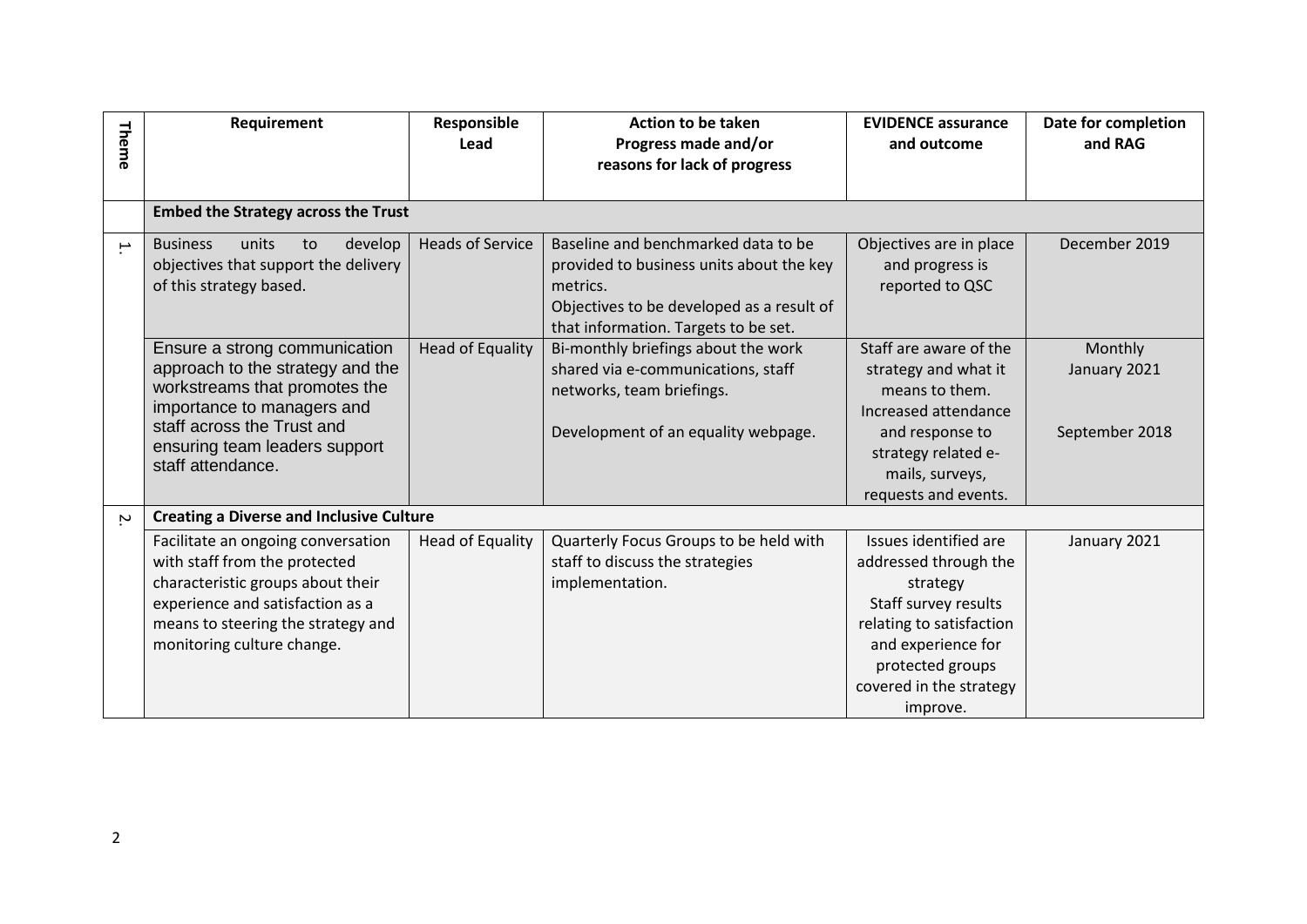| Theme | Requirement                                                                                                                                                                                                                                                                 | Responsible<br>Lead                                                                | <b>Action to be taken</b><br>Progress made and/or<br>reasons for lack of progress                                                                                                                                                                              | <b>EVIDENCE assurance</b><br>and outcome                                                                                                                                                                                             | Date for completion<br>and RAG |
|-------|-----------------------------------------------------------------------------------------------------------------------------------------------------------------------------------------------------------------------------------------------------------------------------|------------------------------------------------------------------------------------|----------------------------------------------------------------------------------------------------------------------------------------------------------------------------------------------------------------------------------------------------------------|--------------------------------------------------------------------------------------------------------------------------------------------------------------------------------------------------------------------------------------|--------------------------------|
|       | Ensure a strong focus on staff<br>networks and promoting their<br>importance to managers and team<br>leaders across the Trust to enable<br>staff attendance. Support the staff<br>networks to contribute to this<br>agenda and support the delivery of<br>these priorities. | <b>Chief Executive</b><br>and Director of<br>HR and<br>Organisation<br>Development | Objectives that link to the strategy to be<br>agreed by the networks.<br>Chairs to meet with the Chief Executive<br>and Director of HR and OD to discuss<br>progress bi-annually.                                                                              | Objectives are in place<br>and progress is being<br>reported via the staff<br>survey.                                                                                                                                                | December 2019                  |
|       | Develop<br>communications<br>that<br>models<br>promote<br>role<br>and<br>ambassadors in the Trust from<br>protected<br>characteristic<br>groups<br>who have<br>progressed in their<br>careers.                                                                              | Head of Equality<br>and Head of<br>Communications                                  | Support the staff networks to identify<br>role models. Support Business Units to<br>identify Ambassadors for the strategy.<br>Work with the communications team to<br>create an ongoing presence of role<br>models and ambassadors in Trust<br>communications. | Role models and<br>ambassadors are<br>identified and present<br>in the organisation                                                                                                                                                  | December 2018                  |
|       | Deliver training for team leaders<br>developing the Confidence and<br>Skills to Have Challenging and<br><b>Constructive Discussions with Staff</b><br>from a Diverse Range of<br>Backgrounds                                                                                | Organisational<br>Development<br>Lead                                              | Six, one day workshops to be rolled out<br>across the Trust for team leaders.<br>Review of existing programme after<br>initial pilot period<br>Roll out to all team leaders across the<br>Trust                                                                | Increase in confidence<br>of managers to<br>facilitate conversations<br>on sensitive subjects<br>regarding diversity and<br>inclusion<br>Staff survey results<br>relating to<br>discrimination from<br>staff and manager<br>improve. | <b>March 2018</b>              |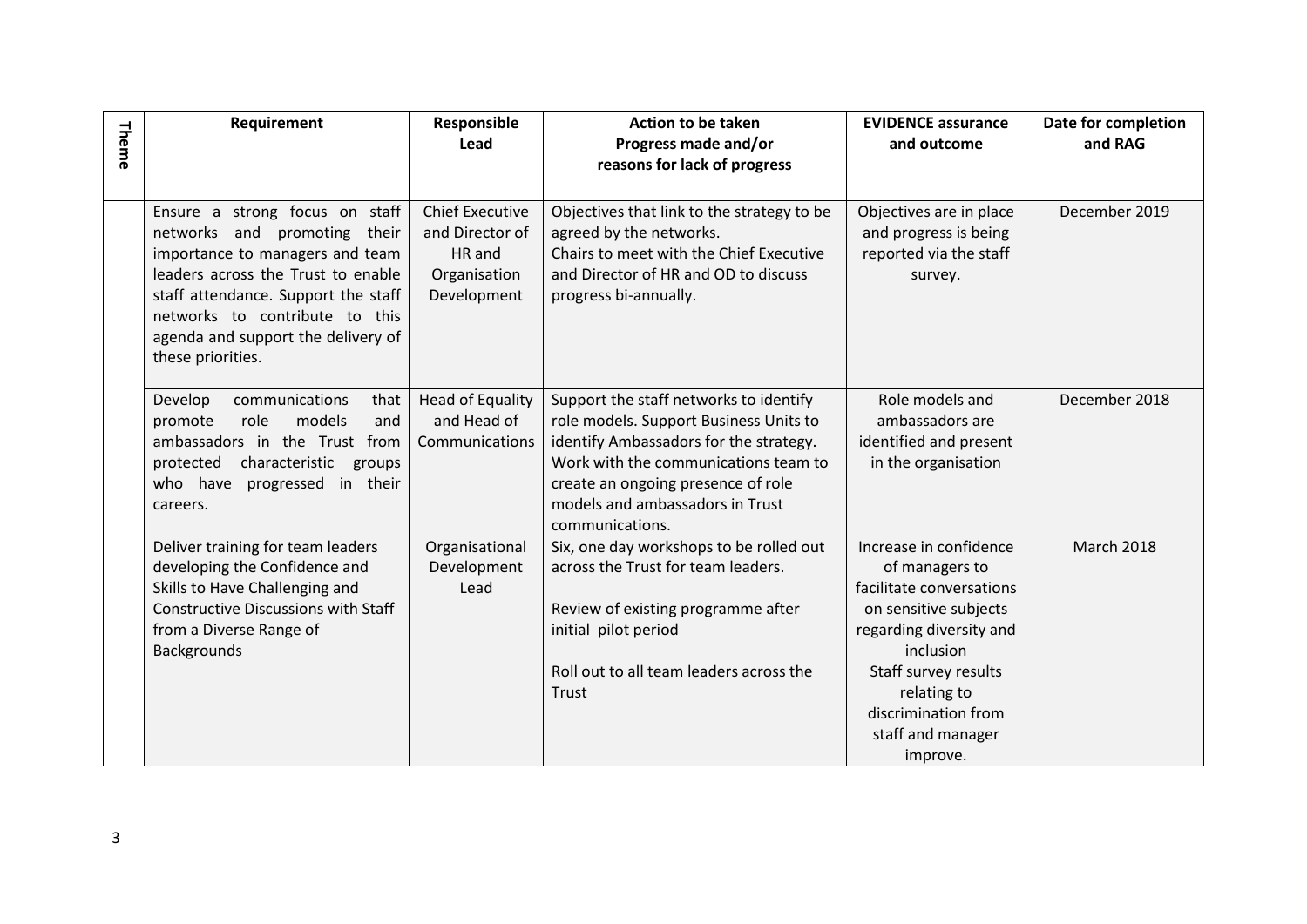| Theme | Requirement                                                                                                                                                                                                                                                                      | Responsible<br>Lead                   | <b>Action to be taken</b><br>Progress made and/or<br>reasons for lack of progress                                                                                                           | <b>EVIDENCE assurance</b><br>and outcome                                                                                                                                                                                                                                     | Date for completion<br>and RAG |
|-------|----------------------------------------------------------------------------------------------------------------------------------------------------------------------------------------------------------------------------------------------------------------------------------|---------------------------------------|---------------------------------------------------------------------------------------------------------------------------------------------------------------------------------------------|------------------------------------------------------------------------------------------------------------------------------------------------------------------------------------------------------------------------------------------------------------------------------|--------------------------------|
|       | Introduce a Cultural Change<br>Makers Programme focusing on<br>creating a greater shift towards<br>and inclusive culture.                                                                                                                                                        | Organisational<br>Development<br>Lead | Roll out of the Resourceful and Resilient<br>Change Makers programme to a pilot<br>group within the organisation.<br>Potential for further roll out to service                              | Increase the capacity<br>within the organisation<br>for Diversity and<br>inclusion interventions.                                                                                                                                                                            | <b>March 2018</b>              |
|       |                                                                                                                                                                                                                                                                                  |                                       | managers and across the Trust after<br>programme Review                                                                                                                                     | Shift the perception of<br>the responsibility for<br>E&D from that of the<br>HR directorate to being<br>service led<br>Service level data<br>improves - equality<br>performance<br>dashboard used to<br>monitor with data<br>from the staff survey<br>and workforce profile. | December 2019                  |
|       | Work with the Bradford Teaching<br>Hospital Foundation Trust on a<br>Rainbow Symbol Campaign. The<br>Rainbow Ribbon will be allocated<br>to staff that take the pledge<br>designed from the Stonewall LGB<br>Unhealthy Attitudes Research and<br><b>BDCFT LGBT Staff Survey.</b> | <b>Head of Equality</b>               | Agree a set of principles for staff to sign<br>up to.<br>Promote that set of principles with a<br>marketing campaign.<br>Encourage staff to take the pledge and<br>wear the rainbow ribbon. | Number of staff taking<br>up the pledge.                                                                                                                                                                                                                                     | December 2020                  |
| 4     |                                                                                                                                                                                                                                                                                  |                                       |                                                                                                                                                                                             |                                                                                                                                                                                                                                                                              |                                |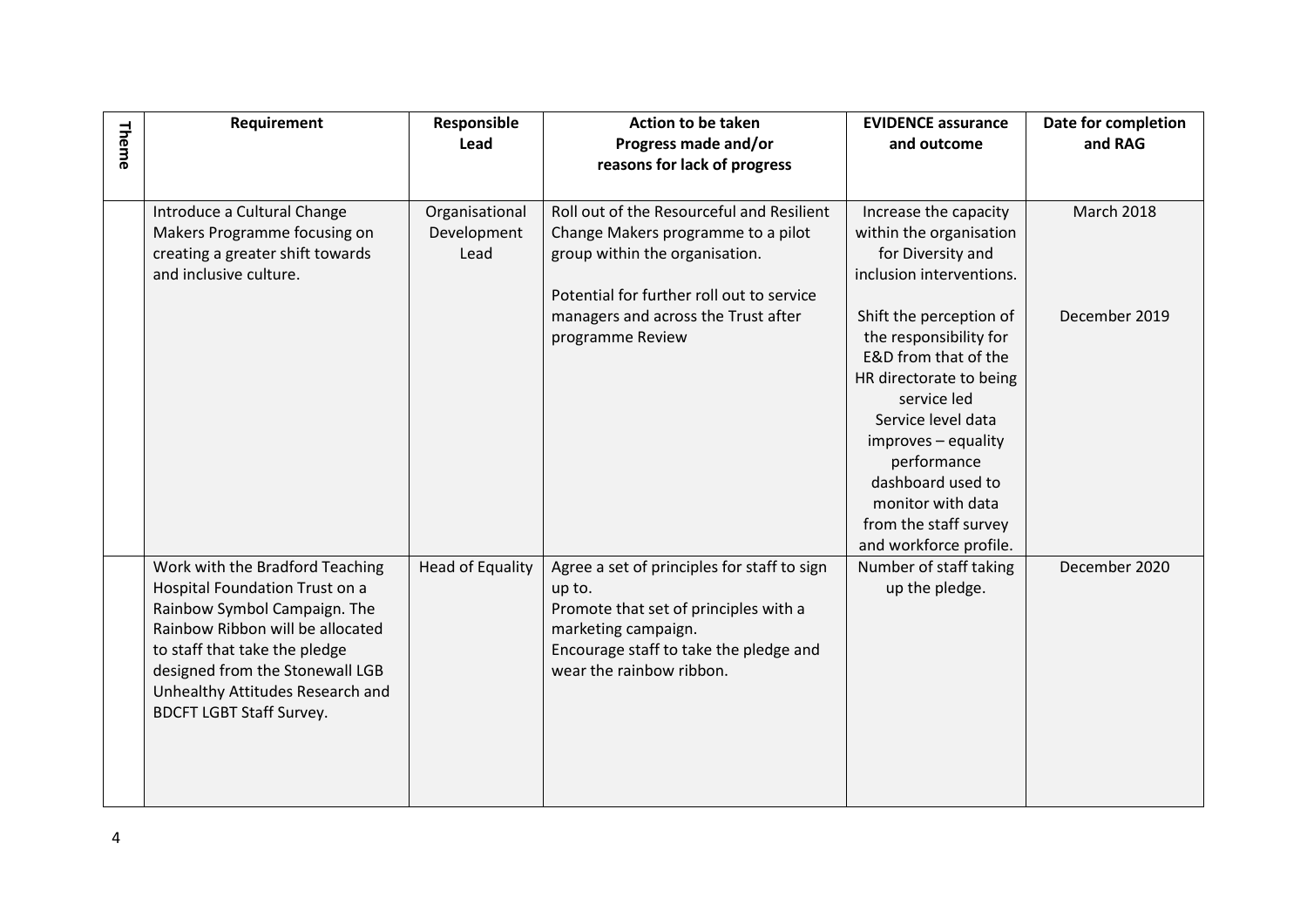|          | Requirement                                                                                                                                                                                                               | Responsible                         | <b>Action to be taken</b>                                                                                                                                                                                                                     | <b>EVIDENCE assurance</b>                                                                                                                                      | Date for completion |
|----------|---------------------------------------------------------------------------------------------------------------------------------------------------------------------------------------------------------------------------|-------------------------------------|-----------------------------------------------------------------------------------------------------------------------------------------------------------------------------------------------------------------------------------------------|----------------------------------------------------------------------------------------------------------------------------------------------------------------|---------------------|
| Theme    |                                                                                                                                                                                                                           | Lead                                | Progress made and/or<br>reasons for lack of progress                                                                                                                                                                                          | and outcome                                                                                                                                                    | and RAG             |
|          |                                                                                                                                                                                                                           |                                     |                                                                                                                                                                                                                                               |                                                                                                                                                                |                     |
| $\omega$ | Improve and Explore Data to support the delivery of the strategies objectives.                                                                                                                                            |                                     |                                                                                                                                                                                                                                               |                                                                                                                                                                |                     |
|          | Increase the number of staff<br>completing the Disability<br>and<br>Sexual Orientation sections of ESR.                                                                                                                   | <b>Head of HR</b>                   | Carry out a data validation Exercise.<br>Design and deliver a communications<br>campaign/screensavers to say what we<br>want to achieve/why it's<br>important?/assurances re data<br>protection/confidentiality/how the data<br>will be used? | Increase in the number<br>of staff that disclose<br>their equality<br>monitoring data.                                                                         | November 2018       |
|          | Request additional analysis of the<br>staff survey data<br>by Sexual<br>Orientation for 2017 from the staff<br>provider.<br>Ethnicity,<br>survey<br>disability, age and gender data is<br>already collected and analysed. | <b>Staff Survey</b><br>Lead         | Analyse the data against the same<br>metrics as the WRES.<br>Present the findings to the staff<br>networks and QSG's.<br>Develop appropriate actions in response<br>to the findings.                                                          | Quality data is<br>available that can<br>identify any<br>inequalities in staffs<br>reported experience.                                                        | September 2018      |
|          | Carry out a review of grievances<br>and disciplinaries to look for<br>differing treatment and/or<br>outcome of BME and Disabled<br>staff.                                                                                 | <b>Head of Equality</b>             | Analyse the data and publicise the<br>findings.<br>Develop appropriate actions in response<br>to the findings                                                                                                                                 | Reduction in the<br>likelihood of BAME<br>staff entering into a<br>disciplinary when<br>compared with White<br>staff as evidenced<br>through the WRES<br>data. | December 2020       |
|          | Review the impact of Moving<br>Forward on the graduates of the<br>programme.                                                                                                                                              | Organisation<br>Development<br>Lead | Track progression of graduates and write<br>a report of the findings and actions to<br>address.                                                                                                                                               | Increased number of<br>graduates are able to<br>progress.                                                                                                      | December 2018       |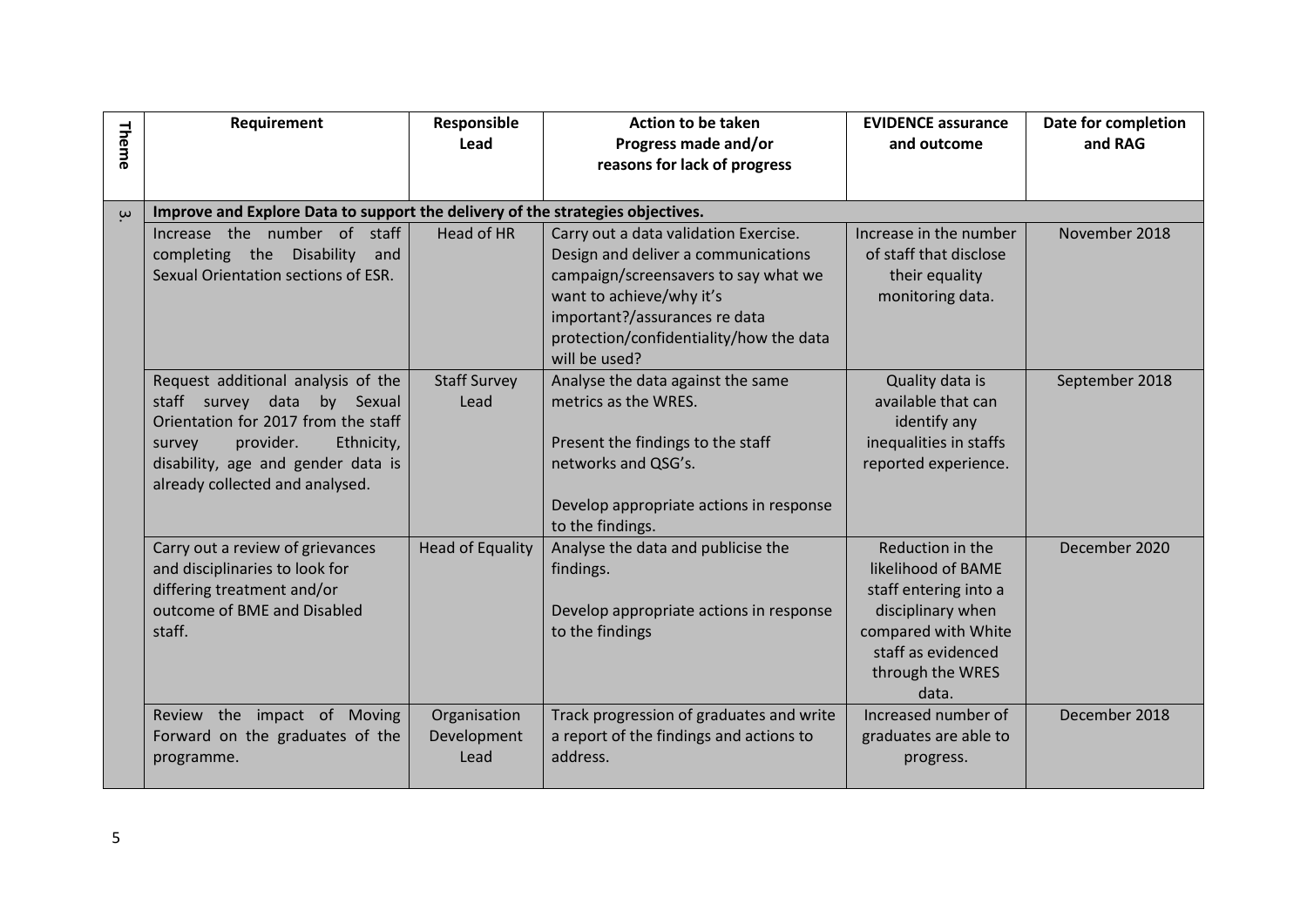| Theme | Requirement                                                                                                                                                                                                 | Responsible<br>Lead     | <b>Action to be taken</b><br>Progress made and/or                                                                                                                                                                                                                                                              | <b>EVIDENCE assurance</b><br>and outcome                                                                                                                                                     | Date for completion<br>and RAG |
|-------|-------------------------------------------------------------------------------------------------------------------------------------------------------------------------------------------------------------|-------------------------|----------------------------------------------------------------------------------------------------------------------------------------------------------------------------------------------------------------------------------------------------------------------------------------------------------------|----------------------------------------------------------------------------------------------------------------------------------------------------------------------------------------------|--------------------------------|
|       |                                                                                                                                                                                                             |                         | reasons for lack of progress                                                                                                                                                                                                                                                                                   |                                                                                                                                                                                              |                                |
|       | Publish the Gender Pay Gap figures<br>and benchmark the data with other<br>comparable Trusts across the<br>country; including analysis of the<br>outcome of any bonus systems<br>identified in the process. | Head of Equality        | Use the ESR module to calculate the<br>Gender Pay Gap. Write a report of the<br>findings. Analyse the data and develop<br>any appropriate actions.<br>Review starting salaries for staff in areas<br>that have the widest pay gaps to<br>ascertain if there is any issue with<br>gender inequality to address. | The Gender Pay Gap<br>Regulation is met                                                                                                                                                      | April 2018                     |
|       | Triangulate data collected about<br>bullying, harassment,<br>discrimination and abuse.                                                                                                                      | <b>Head of Equality</b> | Collect and analyse data from incident<br>reporting, grievances and disciplinaries,<br>and through Harassment Officers,<br>Freedom to Speak Up Guardians, the<br>staff survey and the Staff Networks to<br>inform priorities, identify hotspots and<br>address issues.                                         | Reduction in the gap<br>between protected<br>characteristic groups<br>reporting experience<br>of bullying,<br>harassment, abuse and<br>discrimination as<br>measured in the staff<br>survey. | December 2018                  |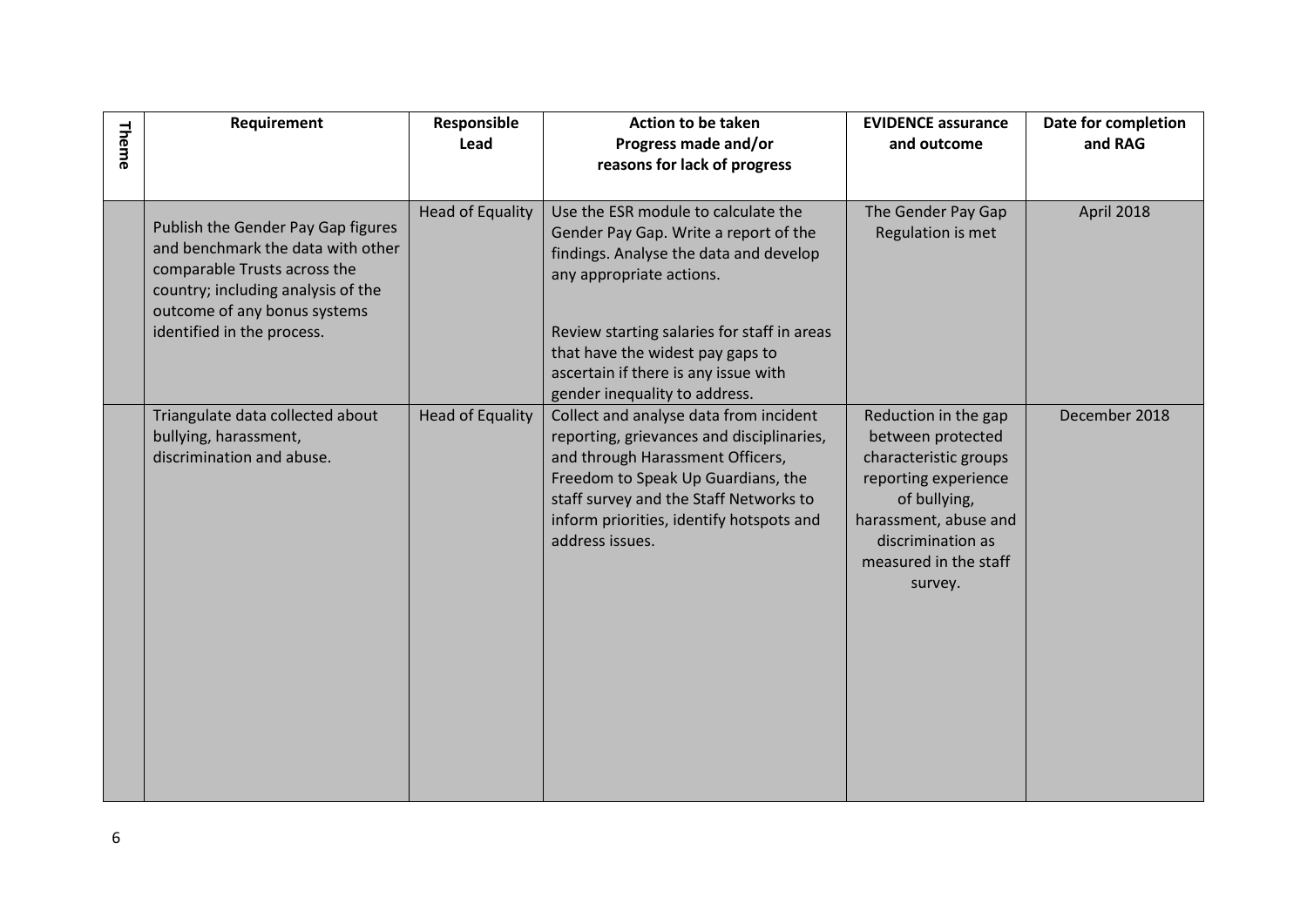| Theme         | Requirement                                                                                                      | Responsible<br>Lead                | <b>Action to be taken</b><br>Progress made and/or<br>reasons for lack of progress                                                                                                                                                                                                                                                                                                                                 | <b>EVIDENCE assurance</b><br>and outcome                                                                                                                                                                                          | Date for completion<br>and RAG |
|---------------|------------------------------------------------------------------------------------------------------------------|------------------------------------|-------------------------------------------------------------------------------------------------------------------------------------------------------------------------------------------------------------------------------------------------------------------------------------------------------------------------------------------------------------------------------------------------------------------|-----------------------------------------------------------------------------------------------------------------------------------------------------------------------------------------------------------------------------------|--------------------------------|
|               |                                                                                                                  |                                    |                                                                                                                                                                                                                                                                                                                                                                                                                   |                                                                                                                                                                                                                                   |                                |
| $\rightarrow$ | Reviewing and Improving Policy, Procedure and Process                                                            |                                    |                                                                                                                                                                                                                                                                                                                                                                                                                   |                                                                                                                                                                                                                                   |                                |
|               | Review the recruitment and<br>selection process to enhance equal<br>opportunities and enable positive<br>action. | <b>Deputy Director</b><br>of HR&OD | Analysis of the recruitment process from<br>Job Vacancy to induction to understand<br>current practice and identify barriers to<br>entry and progression for BAME staff<br>Ensure best practice E&D techniques are<br>being used where appropriate within the<br>process<br>To continue to deliver Unconscious Bias<br>training as a core part of the recruitment<br>and selection process.                       | Increase in the number<br>of BAME staff applying<br>for jobs.<br>Increase in the number<br>of BAME new starters.                                                                                                                  | December 2019                  |
| Uл            | Identify and tackle bullying,<br>harassment and abuse to staff<br>that relates to a protected<br>characteristic  | <b>Head of Equality</b>            | Ensure staff are aware of the policies<br>that protect staff from bullying,<br>harassment and abuse and how they are<br>implemented. Develop and deliver a<br>communications campaign.<br>Encourage staff to share their<br>experiences so they can be addressed via<br>Freedom to Speak Up Guardians,<br>Harassment Officers and the Culture<br>Conversations. Develop and deliver a<br>communications campaign. | Reduction in the gap<br>between the number<br>of staff from protected<br>characteristic groups<br>reporting they<br>experience abuse,<br>harassment or<br>bullying.<br>As evidenced through<br>the WRES and staff<br>survey data. | October 2018                   |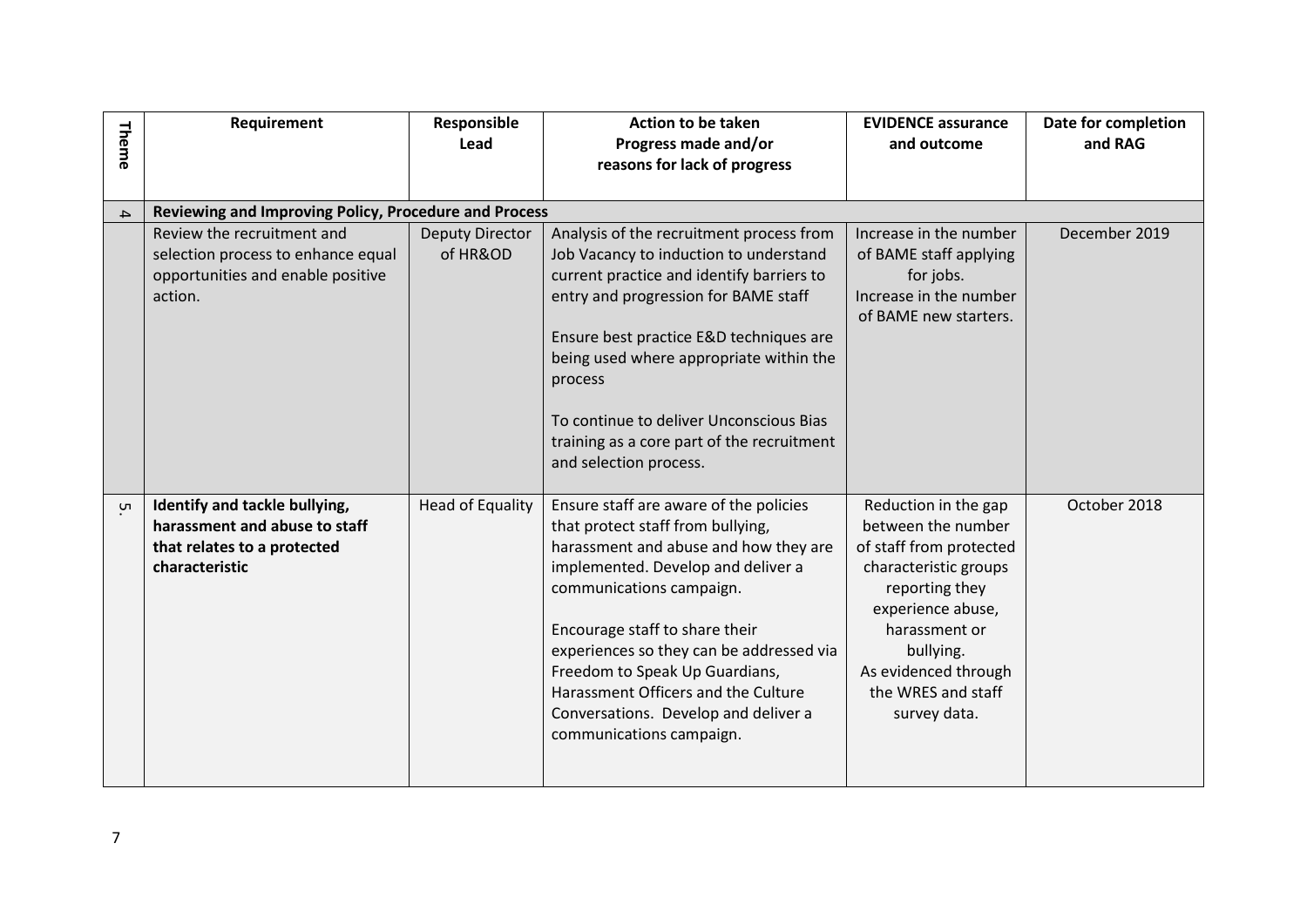|                          | Requirement                                                                                                                                                              | Responsible             | <b>Action to be taken</b>                                                                                                                                                                                  | <b>EVIDENCE assurance</b>                                                                                     | Date for completion                             |
|--------------------------|--------------------------------------------------------------------------------------------------------------------------------------------------------------------------|-------------------------|------------------------------------------------------------------------------------------------------------------------------------------------------------------------------------------------------------|---------------------------------------------------------------------------------------------------------------|-------------------------------------------------|
| Theme                    |                                                                                                                                                                          | Lead                    | Progress made and/or                                                                                                                                                                                       | and outcome                                                                                                   | and RAG                                         |
|                          |                                                                                                                                                                          |                         | reasons for lack of progress                                                                                                                                                                               |                                                                                                               |                                                 |
|                          |                                                                                                                                                                          |                         | Use the data collected across the Trust<br>to identify hotspots for intervention<br>around equality culture change.<br>Share the information with services to<br>support their involvement in the delivery |                                                                                                               | December 2018                                   |
|                          |                                                                                                                                                                          |                         | of the objectives.                                                                                                                                                                                         |                                                                                                               |                                                 |
| $\sigma$                 | <b>Ensure that staff and managers</b><br>have access to training on<br>supporting Disabled staff;<br>particularly relating to absence<br>management and flexible working | <b>Head of Equality</b> | Use the information collected through<br>the focus groups, staff survey and WDES<br>to develop training on how to support<br>Disabled staff; particularly relating to<br>absence management and flexible   | The Staff survey data<br>about pressure to<br>attend work when un<br>well and equal<br>opportunities improves | December 2020                                   |
|                          |                                                                                                                                                                          |                         | working.                                                                                                                                                                                                   | for disabled people.                                                                                          |                                                 |
| $\overline{\phantom{a}}$ | <b>Monitoring Progress and Emerging</b><br><b>Priorities</b>                                                                                                             | <b>Head of Equality</b> | To review the data required in the<br>annual reports of the WDES, WRES and<br>Gender Pay Gap and adapt the priorities<br>annually.                                                                         | Data is submitted<br>within timescale and<br>priorities reflect that<br>information.                          | December 2018<br>December 2019<br>December 2020 |
|                          |                                                                                                                                                                          | <b>Head of Equality</b> | To report on progress against this<br>strategy and these priorities every 6<br>months to the Trusts Quality and Safety<br>Committee, annually to NHS England and<br>annually to the Trusts commissioners.  | Reporting<br>requirements are met.<br>Objectives are<br>refined/changed as<br>appropriate/agreed              | January 2021                                    |